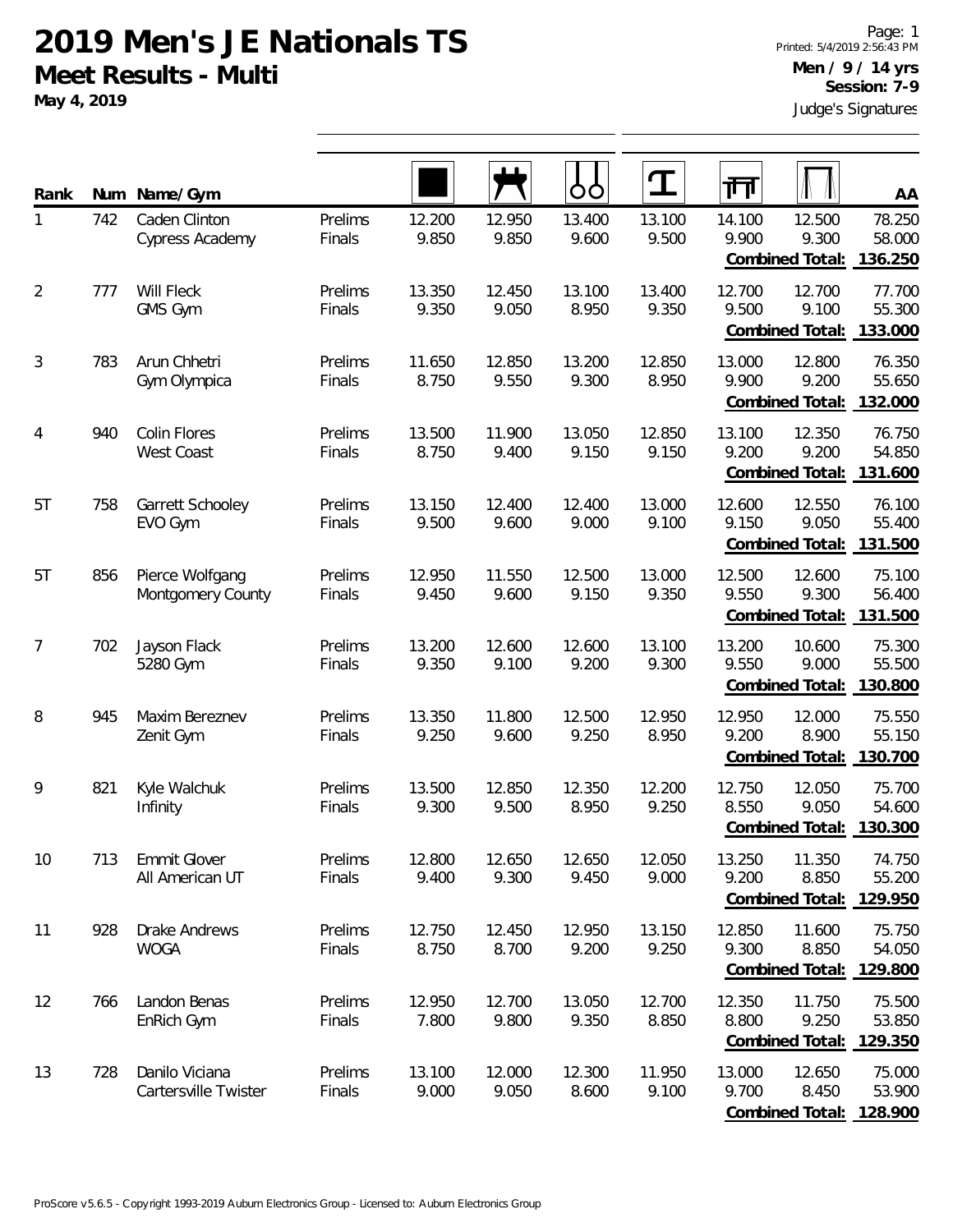**May 4, 2019**

| Rank |     | Num Name/Gym                             |                   |                 |                 | OO              |                 | ग्गि            |                                    | AA                          |
|------|-----|------------------------------------------|-------------------|-----------------|-----------------|-----------------|-----------------|-----------------|------------------------------------|-----------------------------|
| 14   | 740 | Tanner Braunton<br>Cypress Academy       | Prelims<br>Finals | 13.650<br>9.650 | 11.450<br>8.500 | 13.000<br>9.350 | 13.000<br>9.200 | 11.550<br>9.500 | 12.000<br>7.800<br>Combined Total: | 74.650<br>54.000<br>128.650 |
| 15   | 941 | <b>Tyler Flores</b><br><b>West Coast</b> | Prelims<br>Finals | 13.050<br>8.350 | 12.400<br>9.050 | 12.000<br>8.750 | 13.300<br>9.000 | 12.800<br>8.750 | 11.950<br>8.650<br>Combined Total: | 75.500<br>52.550<br>128.050 |
| 16   | 854 | Payton Kasper<br>Mini-Hops               | Prelims<br>Finals | 13.700<br>8.800 | 11.750<br>8.500 | 12.250<br>8.500 | 12.550<br>9.100 | 12.850<br>8.350 | 12.600<br>9.000<br>Combined Total: | 75.700<br>52.250<br>127.950 |
| 17   | 718 | Caleb Melton<br>Apollo VA                | Prelims<br>Finals | 13.500<br>9.800 | 10.450<br>8.700 | 12.450<br>8.750 | 13.750<br>9.300 | 11.950<br>9.050 | 10.600<br>8.900<br>Combined Total: | 72.700<br>54.500<br>127.200 |
| 18   | 788 | Kaien Orion<br>Gym Olympica              | Prelims<br>Finals | 12.900<br>8.850 | 11.600<br>8.250 | 12.950<br>9.200 | 11.800<br>8.850 | 13.200<br>8.400 | 11.950<br>8.950<br>Combined Total: | 74.400<br>52.500<br>126.900 |
| 19   | 887 | Drew Mitchell<br>Queen City              | Prelims<br>Finals | 12.700<br>7.900 | 11.600<br>8.000 | 12.600<br>8.350 | 12.950<br>9.250 | 12.650<br>9.350 | 12.350<br>8.750<br>Combined Total: | 74.850<br>51.600<br>126.450 |
| 20   | 759 | Will Young<br>Eagle Ridge                | Prelims<br>Finals | 13.200<br>8.350 | 12.050<br>8.200 | 12.550<br>8.500 | 13.250<br>9.350 | 12.300<br>9.150 | 10.700<br>8.200<br>Combined Total: | 74.050<br>51.750<br>125.800 |
| 21   | 791 | Zach Smollin<br>Gym Olympica             | Prelims<br>Finals | 13.200<br>9.000 | 11.300<br>7.050 | 11.800<br>8.500 | 13.250<br>9.300 | 12.500<br>8.900 | 11.900<br>9.000<br>Combined Total: | 73.950<br>51.750<br>125.700 |
| 22   | 729 | Landon Simpson<br>Centre Elite           | Prelims<br>Finals | 12.400<br>9.250 | 10.450<br>8.450 | 12.700<br>8.800 | 13.350<br>9.150 | 12.350<br>9.000 | 10.250<br>9.050<br>Combined Total: | 71.500<br>53.700<br>125.200 |
| 23   | 772 | Keivone Bowen<br>First in Flight         | Prelims<br>Finals | 12.300<br>9.150 | 11.950<br>8.900 | 12.100<br>7.500 | 12.400<br>9.050 | 12.200<br>9.050 | 11.950<br>8.200<br>Combined Total: | 72.900<br>51.850<br>124.750 |
| 24   | 876 | Kyle Mayotte<br>Prairie Gym              | Prelims<br>Finals | 12.050<br>8.150 | 12.100<br>9.250 | 11.100<br>8.850 | 12.050<br>8.950 | 12.000<br>8.550 | 12.200<br>8.800<br>Combined Total: | 71.500<br>52.550<br>124.050 |
| 25   | 814 | Lucas Daniels<br><b>Hocking Valley</b>   | Prelims<br>Finals | 12.800<br>8.200 | 10.700<br>9.250 | 11.700<br>8.650 | 13.250<br>9.450 | 10.700<br>8.500 | 11.700<br>9.000<br>Combined Total: | 70.850<br>53.050<br>123.900 |
| 26   | 867 | Robert Noll Jr.<br>Olympia Gym           | Prelims<br>Finals | 12.600<br>8.150 | 11.750<br>6.050 | 12.200<br>8.600 | 13.150<br>9.250 | 12.600<br>8.500 | 12.400<br>8.250<br>Combined Total: | 74.700<br>48.800<br>123.500 |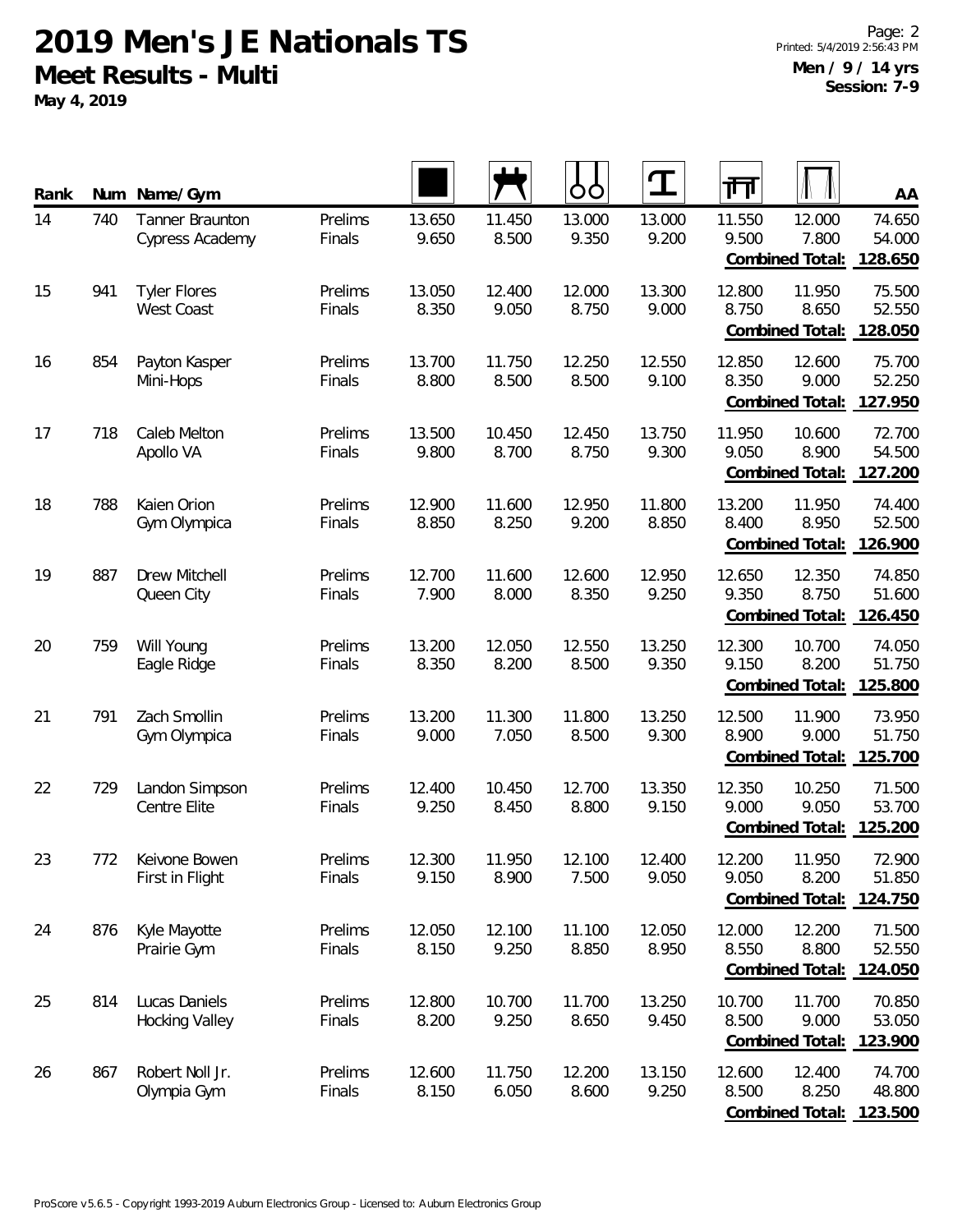**May 4, 2019**

| Rank | Num | Name/Gym                              |                   |                 |                 | OO              | I               | 帀               |                                            | AA                          |
|------|-----|---------------------------------------|-------------------|-----------------|-----------------|-----------------|-----------------|-----------------|--------------------------------------------|-----------------------------|
| 27   | 878 | Joshua Szitanko<br>Premier (NJ)       | Prelims<br>Finals | 12.700<br>9.350 | 10.750<br>8.300 | 13.000<br>8.800 | 12.250<br>9.050 | 11.550<br>8.000 | 11.550<br>7.700<br>Combined Total:         | 71.800<br>51.200<br>123.000 |
| 28   | 731 | Tucker Yasunaga<br>Champaign Gym      | Prelims<br>Finals | 12.850<br>7.850 | 9.300<br>8.800  | 11.800<br>8.400 | 13.100<br>9.350 | 12.250<br>9.050 | 11.300<br>8.550<br>Combined Total:         | 70.600<br>52.000<br>122.600 |
| 29   | 735 | <b>Trent McGrath</b><br>Champions TX  | Prelims<br>Finals | 12.300<br>8.050 | 9.500<br>8.800  | 12.100<br>8.300 | 13.050<br>9.300 | 12.300<br>8.050 | 11.600<br>8.900<br>Combined Total:         | 70.850<br>51.400<br>122.250 |
| 30   | 888 | Kristian Grahovski<br><b>RGA NY</b>   | Prelims<br>Finals | 12.200<br>8.000 | 11.600<br>9.100 | 10.800<br>8.850 | 11.350<br>9.000 | 12.150<br>9.300 | 10.800<br>9.050<br>Combined Total:         | 68.900<br>53.300<br>122.200 |
| 31   | 826 | Henry Silva<br>Iron Cross             | Prelims<br>Finals | 11.900<br>8.900 | 12.500<br>9.450 | 11.750<br>8.150 | 11.800<br>7.800 | 11.750<br>8.300 | 11.300<br>8.500<br>Combined Total:         | 71.000<br>51.100<br>122.100 |
| 32   | 890 | Chase Davenport-Mills<br>Roswell      | Prelims<br>Finals | 12.150<br>8.200 | 10.000<br>8.850 | 11.350<br>8.050 | 12.300<br>9.100 | 11.900<br>8.600 | 11.250<br>9.050<br>Combined Total:         | 68.950<br>51.850<br>120.800 |
| 33   | 911 | Joshua George<br>Sun Country          | Prelims<br>Finals | 12.150<br>8.100 | 11.350<br>9.050 | 12.400<br>8.350 | 11.150<br>8.950 | 11.500<br>8.250 | 10.900<br>7.750<br>Combined Total:         | 69.450<br>50.450<br>119.900 |
| 34   | 946 | Jaden Blank<br>Zenith Gym             | Prelims<br>Finals | 12.200<br>8.300 | 9.150<br>8.050  | 12.550<br>7.250 | 12.000<br>8.895 | 12.100<br>8.550 | 11.700<br>8.450<br>Combined Total: 119.195 | 69.700<br>49.495            |
| 35   | 855 | Warren Strootman<br>Mini-Hops         | Prelims<br>Finals | 12.400<br>7.850 | 9.850<br>7.500  | 12.000<br>8.350 | 12.250<br>8.850 | 12.050<br>8.600 | 9.800<br>8.450<br>Combined Total:          | 68.350<br>49.600<br>117.950 |
| 36   | 858 | Reece Landsperger<br>New England Acad | Prelims<br>Finals | 11.900<br>7.050 | 11.050<br>0.000 | 12.600<br>8.800 | 11.950<br>9.050 | 12.100<br>9.250 | 11.900<br>8.700<br>Combined Total:         | 71.500<br>42.850<br>114.350 |
| 37   | 904 | Jaxon Mitchell<br>Star Center         | Prelims<br>Finals | 11.850<br>0.000 | 9.200<br>8.000  | 12.300<br>8.700 | 12.900<br>9.100 | 10.850<br>6.450 | 10.300<br>8.450<br>Combined Total:         | 67.400<br>40.700<br>108.100 |
| 38   | 925 | Cole Partridge<br>USA Gym World       | Prelims<br>Finals | 12.800<br>0.000 | 11.800<br>8.350 | 12.500<br>7.950 | 13.000<br>0.000 | 13.150<br>0.000 | 12.650<br>0.000<br>Combined Total:         | 75.900<br>16.300<br>92.200  |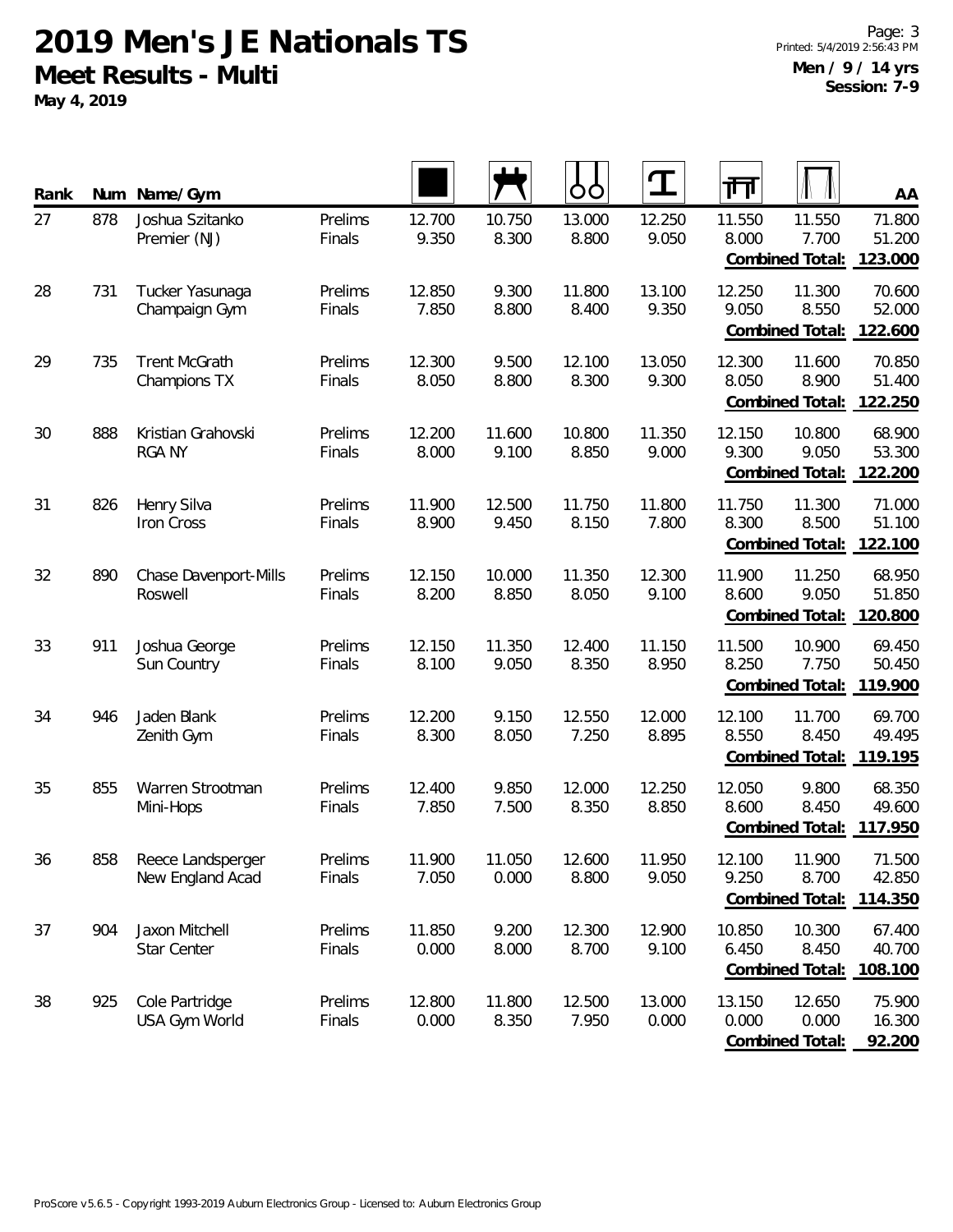**Event Results - Multi**

**May 4, 2019**

#1 = 2019 Men's JE Nationals TS: 100% #2 = 2019 Men's JO Nationals: 100%

**2019 Men's JE Nationals TS**

| Place | Num | Name                  | Gym                    | #2     | #1    | Score  |
|-------|-----|-----------------------|------------------------|--------|-------|--------|
| 1T    | 718 | Caleb Melton          | Apollo VA              | 13.500 | 9.800 | 23.300 |
| 1T    | 740 | Tanner Braunton       | Cypress Academy        | 13.650 | 9.650 | 23.300 |
| 3     | 821 | Kyle Walchuk          | Infinity               | 13.500 | 9.300 | 22.800 |
| 4     | 777 | Will Fleck            | GMS Gym                | 13.350 | 9.350 | 22.700 |
| 5     | 758 | Garrett Schooley      | EVO Gym                | 13.150 | 9.500 | 22.650 |
| 6     | 945 | Maxim Bereznev        | Zenit Gym              | 13.350 | 9.250 | 22.600 |
| 7     | 702 | Jayson Flack          | 5280 Gym               | 13.200 | 9.350 | 22.550 |
| 8     | 854 | Payton Kasper         | Mini-Hops              | 13.700 | 8.800 | 22.500 |
| 9     | 856 | Pierce Wolfgang       | Montgomery County      | 12.950 | 9.450 | 22.400 |
| 10    | 940 | Colin Flores          | West Coast             | 13.500 | 8.750 | 22.250 |
| 11T   | 713 | Emmit Glover          | All American UT        | 12.800 | 9.400 | 22.200 |
| 11T   | 791 | Zach Smollin          | Gym Olympica           | 13.200 | 9.000 | 22.200 |
| 13    | 728 | Danilo Viciana        | Cartersville Twister   | 13.100 | 9.000 | 22.100 |
| 14T   | 742 | Caden Clinton         | <b>Cypress Academy</b> | 12.200 | 9.850 | 22.050 |
| 14T   | 878 | Joshua Szitanko       | Premier (NJ)           | 12.700 | 9.350 | 22.050 |
| 16    | 788 | Kaien Orion           | Gym Olympica           | 12.900 | 8.850 | 21.750 |
| 17    | 729 | Landon Simpson        | Centre Elite           | 12.400 | 9.250 | 21.650 |
| 18    | 759 | Will Young            | Eagle Ridge            | 13.200 | 8.350 | 21.550 |
| 19    | 928 | Drake Andrews         | <b>WOGA</b>            | 12.750 | 8.750 | 21.500 |
| 20    | 772 | Keivone Bowen         | First in Flight        | 12.300 | 9.150 | 21.450 |
| 21    | 941 | <b>Tyler Flores</b>   | West Coast             | 13.050 | 8.350 | 21.400 |
| 22    | 814 | Lucas Daniels         | <b>Hocking Valley</b>  | 12.800 | 8.200 | 21.000 |
| 23    | 826 | Henry Silva           | Iron Cross             | 11.900 | 8.900 | 20.800 |
| 24T   | 766 | Landon Benas          | EnRich Gym             | 12.950 | 7.800 | 20.750 |
| 24T   | 867 | Robert Noll Jr.       | Olympia Gym            | 12.600 | 8.150 | 20.750 |
| 26    | 731 | Tucker Yasunaga       | Champaign Gym          | 12.850 | 7.850 | 20.700 |
| 27    | 887 | Drew Mitchell         | Queen City             | 12.700 | 7.900 | 20.600 |
| 28    | 946 | Jaden Blank           | Zenith Gym             | 12.200 | 8.300 | 20.500 |
| 29    | 783 | Arun Chhetri          | Gym Olympica           | 11.650 | 8.750 | 20.400 |
| 30T   | 735 | <b>Trent McGrath</b>  | Champions TX           | 12.300 | 8.050 | 20.350 |
| 30T   | 890 | Chase Davenport-Mills | Roswell                | 12.150 | 8.200 | 20.350 |
| 32T   | 911 | Joshua George         | Sun Country            | 12.150 | 8.100 | 20.250 |
| 32T   | 855 | Warren Strootman      | Mini-Hops              | 12.400 | 7.850 | 20.250 |
| 34T   | 876 | Kyle Mayotte          | Prairie Gym            | 12.050 | 8.150 | 20.200 |
| 34T   | 888 | Kristian Grahovski    | <b>RGA NY</b>          | 12.200 | 8.000 | 20.200 |
| 36    | 858 | Reece Landsperger     | New England Acad       | 11.900 | 7.050 | 18.950 |
| 37    | 925 | Cole Partridge        | USA Gym World          | 12.800 | 0.000 | 12.800 |
| 38    | 904 | Jaxon Mitchell        | Star Center            | 11.850 | 0.000 | 11.850 |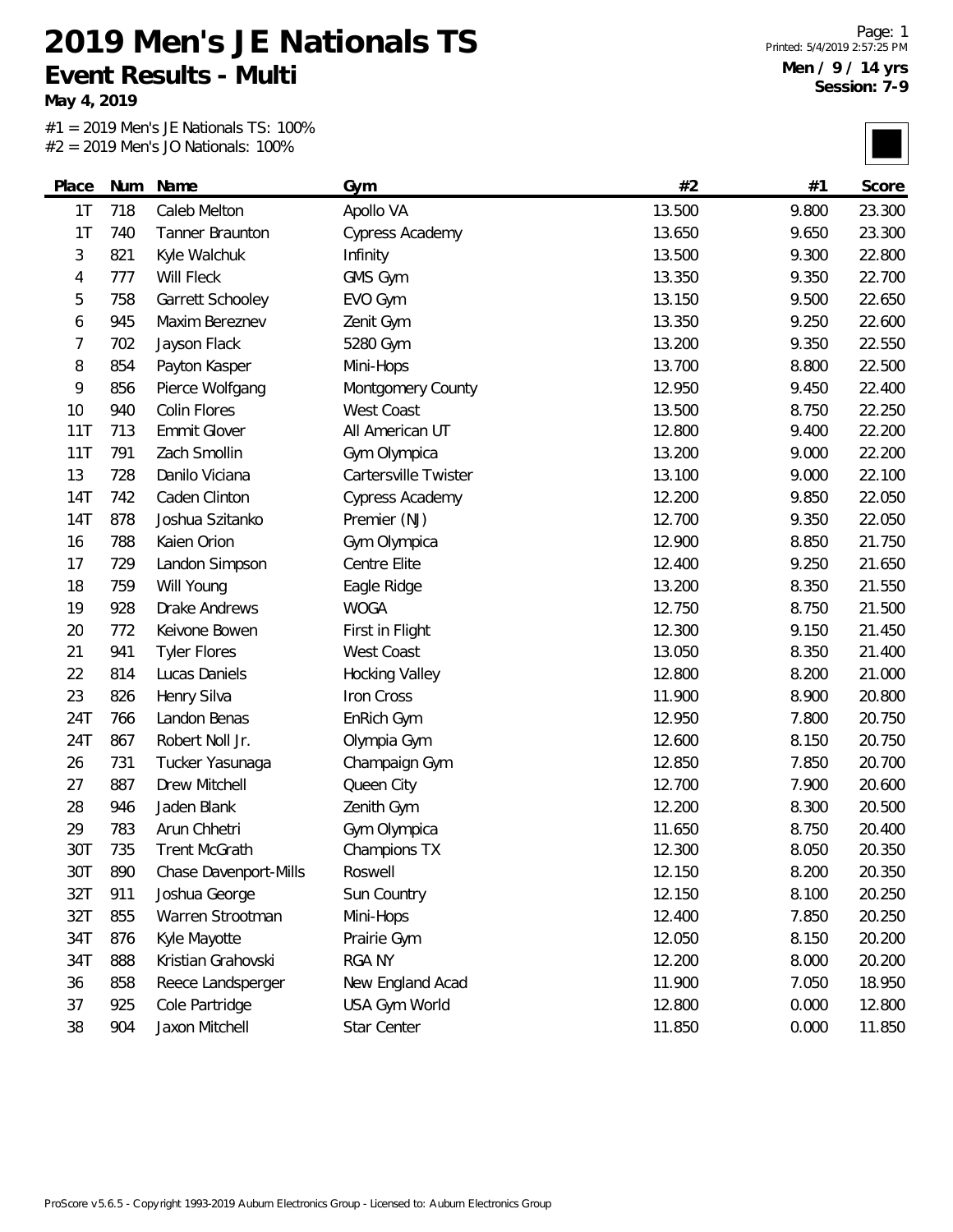**May 4, 2019**

#1 = 2019 Men's JE Nationals TS: 100%  $#2 = 2019$  Men's JO Nationals: 100%

|       |     | $Z = ZU19$ Merry JU Nationals. TOO 70 |                        |        |       |        |
|-------|-----|---------------------------------------|------------------------|--------|-------|--------|
| Place | Num | Name                                  | Gym                    | #2     | #1    | Score  |
| 1     | 742 | Caden Clinton                         | Cypress Academy        | 12.950 | 9.850 | 22.800 |
| 2     | 766 | Landon Benas                          | EnRich Gym             | 12.700 | 9.800 | 22.500 |
| 3     | 783 | Arun Chhetri                          | Gym Olympica           | 12.850 | 9.550 | 22.400 |
| 4     | 821 | Kyle Walchuk                          | Infinity               | 12.850 | 9.500 | 22.350 |
| 5     | 758 | Garrett Schooley                      | EVO Gym                | 12.400 | 9.600 | 22.000 |
| 6T    | 713 | <b>Emmit Glover</b>                   | All American UT        | 12.650 | 9.300 | 21.950 |
| 6T    | 826 | Henry Silva                           | Iron Cross             | 12.500 | 9.450 | 21.950 |
| 8     | 702 | Jayson Flack                          | 5280 Gym               | 12.600 | 9.100 | 21.700 |
| 9     | 777 | Will Fleck                            | GMS Gym                | 12.450 | 9.050 | 21.500 |
| 10    | 941 | <b>Tyler Flores</b>                   | West Coast             | 12.400 | 9.050 | 21.450 |
| 11    | 945 | Maxim Bereznev                        | Zenit Gym              | 11.800 | 9.600 | 21.400 |
| 12    | 876 | Kyle Mayotte                          | Prairie Gym            | 12.100 | 9.250 | 21.350 |
| 13    | 940 | Colin Flores                          | West Coast             | 11.900 | 9.400 | 21.300 |
| 14T   | 856 | Pierce Wolfgang                       | Montgomery County      | 11.550 | 9.600 | 21.150 |
| 14T   | 928 | Drake Andrews                         | <b>WOGA</b>            | 12.450 | 8.700 | 21.150 |
| 16    | 728 | Danilo Viciana                        | Cartersville Twister   | 12.000 | 9.050 | 21.050 |
| 17    | 772 | Keivone Bowen                         | First in Flight        | 11.950 | 8.900 | 20.850 |
| 18    | 888 | Kristian Grahovski                    | <b>RGA NY</b>          | 11.600 | 9.100 | 20.700 |
| 19    | 911 | Joshua George                         | Sun Country            | 11.350 | 9.050 | 20.400 |
| 20T   | 759 | Will Young                            | Eagle Ridge            | 12.050 | 8.200 | 20.250 |
| 20T   | 854 | Payton Kasper                         | Mini-Hops              | 11.750 | 8.500 | 20.250 |
| 22    | 925 | Cole Partridge                        | USA Gym World          | 11.800 | 8.350 | 20.150 |
| 23T   | 740 | Tanner Braunton                       | <b>Cypress Academy</b> | 11.450 | 8.500 | 19.950 |
| 23T   | 814 | Lucas Daniels                         | <b>Hocking Valley</b>  | 10.700 | 9.250 | 19.950 |
| 25    | 788 | Kaien Orion                           | Gym Olympica           | 11.600 | 8.250 | 19.850 |
| 26    | 887 | Drew Mitchell                         | Queen City             | 11.600 | 8.000 | 19.600 |
| 27    | 718 | Caleb Melton                          | Apollo VA              | 10.450 | 8.700 | 19.150 |
| 28    | 878 | Joshua Szitanko                       | Premier (NJ)           | 10.750 | 8.300 | 19.050 |
| 29    | 729 | Landon Simpson                        | Centre Elite           | 10.450 | 8.450 | 18.900 |
| 30    | 890 | Chase Davenport-Mills                 | Roswell                | 10.000 | 8.850 | 18.850 |
| 31    | 791 | Zach Smollin                          | Gym Olympica           | 11.300 | 7.050 | 18.350 |
| 32    | 735 | <b>Trent McGrath</b>                  | Champions TX           | 9.500  | 8.800 | 18.300 |
| 33    | 731 | Tucker Yasunaga                       | Champaign Gym          | 9.300  | 8.800 | 18.100 |
| 34    | 867 | Robert Noll Jr.                       | Olympia Gym            | 11.750 | 6.050 | 17.800 |
| 35    | 855 | Warren Strootman                      | Mini-Hops              | 9.850  | 7.500 | 17.350 |
| 36T   | 904 | Jaxon Mitchell                        | Star Center            | 9.200  | 8.000 | 17.200 |
| 36T   | 946 | Jaden Blank                           | Zenith Gym             | 9.150  | 8.050 | 17.200 |
| 38    | 858 | Reece Landsperger                     | New England Acad       | 11.050 | 0.000 | 11.050 |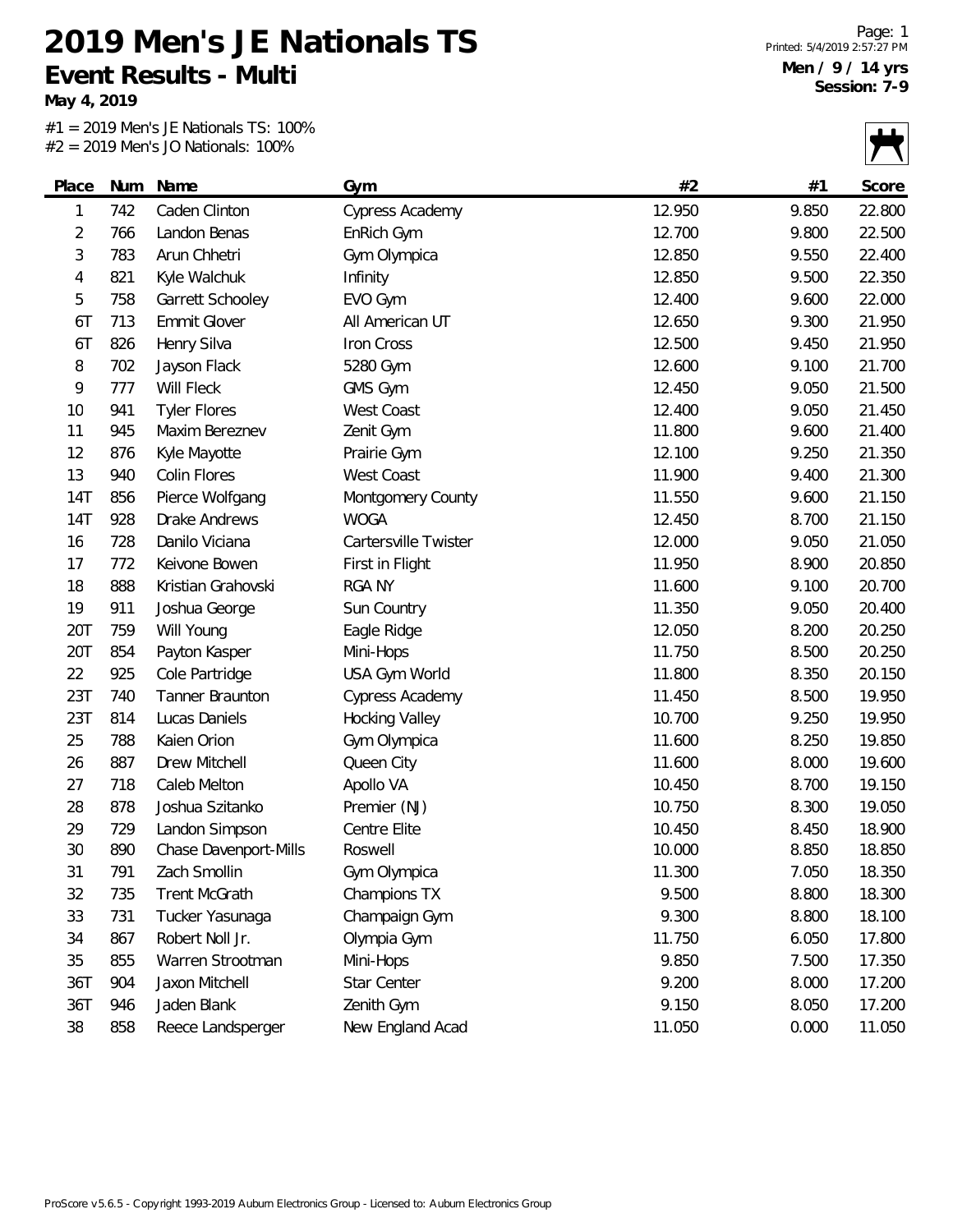**May 4, 2019**

#1 = 2019 Men's JE Nationals TS: 100% #2 = 2019 Men's JO Nationals: 100%

 $\blacksquare$ 

|            |     | $2$ = 2019 Men's JO Nationals: 100% |                        |        |       | ÓÒ     |
|------------|-----|-------------------------------------|------------------------|--------|-------|--------|
| Place      | Num | Name                                | Gym                    | #2     | #1    | Score  |
| 1          | 742 | Caden Clinton                       | <b>Cypress Academy</b> | 13.400 | 9.600 | 23.000 |
| 2          | 783 | Arun Chhetri                        | Gym Olympica           | 13.200 | 9.300 | 22.500 |
| 3          | 766 | Landon Benas                        | EnRich Gym             | 13.050 | 9.350 | 22.400 |
| 4          | 740 | Tanner Braunton                     | <b>Cypress Academy</b> | 13.000 | 9.350 | 22.350 |
| 5          | 940 | Colin Flores                        | <b>West Coast</b>      | 13.050 | 9.150 | 22.200 |
| 6T         | 788 | Kaien Orion                         | Gym Olympica           | 12.950 | 9.200 | 22.150 |
| 6T         | 928 | <b>Drake Andrews</b>                | <b>WOGA</b>            | 12.950 | 9.200 | 22.150 |
| 8          | 713 | <b>Emmit Glover</b>                 | All American UT        | 12.650 | 9.450 | 22.100 |
| 9          | 777 | Will Fleck                          | GMS Gym                | 13.100 | 8.950 | 22.050 |
| <b>10T</b> | 702 | Jayson Flack                        | 5280 Gym               | 12.600 | 9.200 | 21.800 |
| 10T        | 878 | Joshua Szitanko                     | Premier (NJ)           | 13.000 | 8.800 | 21.800 |
| 12         | 945 | Maxim Bereznev                      | Zenit Gym              | 12.500 | 9.250 | 21.750 |
| 13         | 856 | Pierce Wolfgang                     | Montgomery County      | 12.500 | 9.150 | 21.650 |
| 14         | 729 | Landon Simpson                      | Centre Elite           | 12.700 | 8.800 | 21.500 |
| 15T        | 858 | Reece Landsperger                   | New England Acad       | 12.600 | 8.800 | 21.400 |
| 15T        | 758 | Garrett Schooley                    | EVO Gym                | 12.400 | 9.000 | 21.400 |
| 17         | 821 | Kyle Walchuk                        | Infinity               | 12.350 | 8.950 | 21.300 |
| 18         | 718 | Caleb Melton                        | Apollo VA              | 12.450 | 8.750 | 21.200 |
| 19         | 759 | Will Young                          | Eagle Ridge            | 12.550 | 8.500 | 21.050 |
| 20         | 904 | Jaxon Mitchell                      | Star Center            | 12.300 | 8.700 | 21.000 |
| 21         | 887 | Drew Mitchell                       | Queen City             | 12.600 | 8.350 | 20.950 |
| 22         | 728 | Danilo Viciana                      | Cartersville Twister   | 12.300 | 8.600 | 20.900 |
| 23         | 867 | Robert Noll Jr.                     | Olympia Gym            | 12.200 | 8.600 | 20.800 |
| 24T        | 854 | Payton Kasper                       | Mini-Hops              | 12.250 | 8.500 | 20.750 |
| 24T        | 911 | Joshua George                       | Sun Country            | 12.400 | 8.350 | 20.750 |
| 24T        | 941 | <b>Tyler Flores</b>                 | West Coast             | 12.000 | 8.750 | 20.750 |
| 27         | 925 | Cole Partridge                      | USA Gym World          | 12.500 | 7.950 | 20.450 |
| 28         | 735 | <b>Trent McGrath</b>                | Champions TX           | 12.100 | 8.300 | 20.400 |
| 29T        | 855 | Warren Strootman                    | Mini-Hops              | 12.000 | 8.350 | 20.350 |
| 29T        | 814 | Lucas Daniels                       | <b>Hocking Valley</b>  | 11.700 | 8.650 | 20.350 |
| 31         | 791 | Zach Smollin                        | Gym Olympica           | 11.800 | 8.500 | 20.300 |
| 32         | 731 | Tucker Yasunaga                     | Champaign Gym          | 11.800 | 8.400 | 20.200 |
| 33         | 876 | Kyle Mayotte                        | Prairie Gym            | 11.100 | 8.850 | 19.950 |
| 34         | 826 | Henry Silva                         | Iron Cross             | 11.750 | 8.150 | 19.900 |
| 35         | 946 | Jaden Blank                         | Zenith Gym             | 12.550 | 7.250 | 19.800 |
| 36         | 888 | Kristian Grahovski                  | <b>RGA NY</b>          | 10.800 | 8.850 | 19.650 |
| 37         | 772 | Keivone Bowen                       | First in Flight        | 12.100 | 7.500 | 19.600 |
| 38         | 890 | Chase Davenport-Mills               | Roswell                | 11.350 | 8.050 | 19.400 |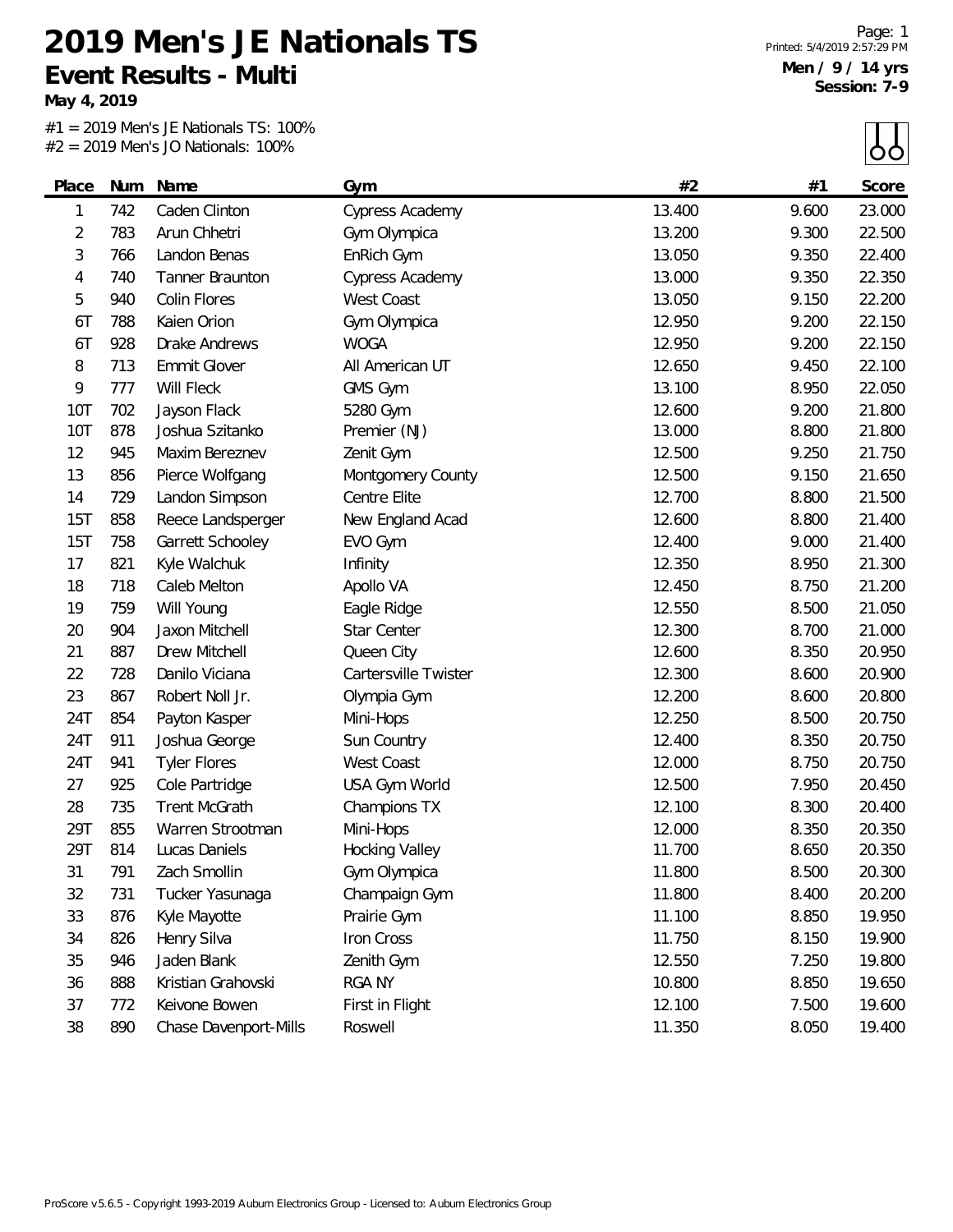**May 4, 2019**

#1 = 2019 Men's JE Nationals TS: 100% #2 = 2019 Men's JO Nationals: 100%

| Place          | Num | Name                  | Gym                   | #2     | #1    | Score  |
|----------------|-----|-----------------------|-----------------------|--------|-------|--------|
| 1              | 718 | Caleb Melton          | Apollo VA             | 13.750 | 9.300 | 23.050 |
| $\overline{2}$ | 777 | Will Fleck            | GMS Gym               | 13.400 | 9.350 | 22.750 |
| 3              | 814 | Lucas Daniels         | <b>Hocking Valley</b> | 13.250 | 9.450 | 22.700 |
| 4T             | 742 | Caden Clinton         | Cypress Academy       | 13.100 | 9.500 | 22.600 |
| 4T             | 759 | Will Young            | Eagle Ridge           | 13.250 | 9.350 | 22.600 |
| 6              | 791 | Zach Smollin          | Gym Olympica          | 13.250 | 9.300 | 22.550 |
| 7              | 729 | Landon Simpson        | Centre Elite          | 13.350 | 9.150 | 22.500 |
| 8              | 731 | Tucker Yasunaga       | Champaign Gym         | 13.100 | 9.350 | 22.450 |
| <b>9T</b>      | 702 | Jayson Flack          | 5280 Gym              | 13.100 | 9.300 | 22.400 |
| <b>9T</b>      | 867 | Robert Noll Jr.       | Olympia Gym           | 13.150 | 9.250 | 22.400 |
| <b>9T</b>      | 928 | Drake Andrews         | <b>WOGA</b>           | 13.150 | 9.250 | 22.400 |
| 12T            | 735 | <b>Trent McGrath</b>  | Champions TX          | 13.050 | 9.300 | 22.350 |
| 12T            | 856 | Pierce Wolfgang       | Montgomery County     | 13.000 | 9.350 | 22.350 |
| 14             | 941 | <b>Tyler Flores</b>   | West Coast            | 13.300 | 9.000 | 22.300 |
| 15T            | 740 | Tanner Braunton       | Cypress Academy       | 13.000 | 9.200 | 22.200 |
| 15T            | 887 | Drew Mitchell         | Queen City            | 12.950 | 9.250 | 22.200 |
| 17             | 758 | Garrett Schooley      | EVO Gym               | 13.000 | 9.100 | 22.100 |
| <b>18T</b>     | 904 | Jaxon Mitchell        | Star Center           | 12.900 | 9.100 | 22.000 |
| <b>18T</b>     | 940 | Colin Flores          | West Coast            | 12.850 | 9.150 | 22.000 |
| 20             | 945 | Maxim Bereznev        | Zenit Gym             | 12.950 | 8.950 | 21.900 |
| 21             | 783 | Arun Chhetri          | Gym Olympica          | 12.850 | 8.950 | 21.800 |
| 22             | 854 | Payton Kasper         | Mini-Hops             | 12.550 | 9.100 | 21.650 |
| 23             | 766 | Landon Benas          | EnRich Gym            | 12.700 | 8.850 | 21.550 |
| 24T            | 772 | Keivone Bowen         | First in Flight       | 12.400 | 9.050 | 21.450 |
| 24T            | 821 | Kyle Walchuk          | Infinity              | 12.200 | 9.250 | 21.450 |
| 26             | 890 | Chase Davenport-Mills | Roswell               | 12.300 | 9.100 | 21.400 |
| 27             | 878 | Joshua Szitanko       | Premier (NJ)          | 12.250 | 9.050 | 21.300 |
| 28             | 855 | Warren Strootman      | Mini-Hops             | 12.250 | 8.850 | 21.100 |
| 29T            | 713 | Emmit Glover          | All American UT       | 12.050 | 9.000 | 21.050 |
| 29T            | 728 | Danilo Viciana        | Cartersville Twister  | 11.950 | 9.100 | 21.050 |
| 31T            | 858 | Reece Landsperger     | New England Acad      | 11.950 | 9.050 | 21.000 |
| 31T            | 876 | Kyle Mayotte          | Prairie Gym           | 12.050 | 8.950 | 21.000 |
| 33             | 946 | Jaden Blank           | Zenith Gym            | 12.000 | 8.895 | 20.895 |
| 34             | 788 | Kaien Orion           | Gym Olympica          | 11.800 | 8.850 | 20.650 |
| 35             | 888 | Kristian Grahovski    | <b>RGA NY</b>         | 11.350 | 9.000 | 20.350 |
| 36             | 911 | Joshua George         | Sun Country           | 11.150 | 8.950 | 20.100 |
| 37             | 826 | Henry Silva           | Iron Cross            | 11.800 | 7.800 | 19.600 |
| 38             | 925 | Cole Partridge        | USA Gym World         | 13.000 | 0.000 | 13.000 |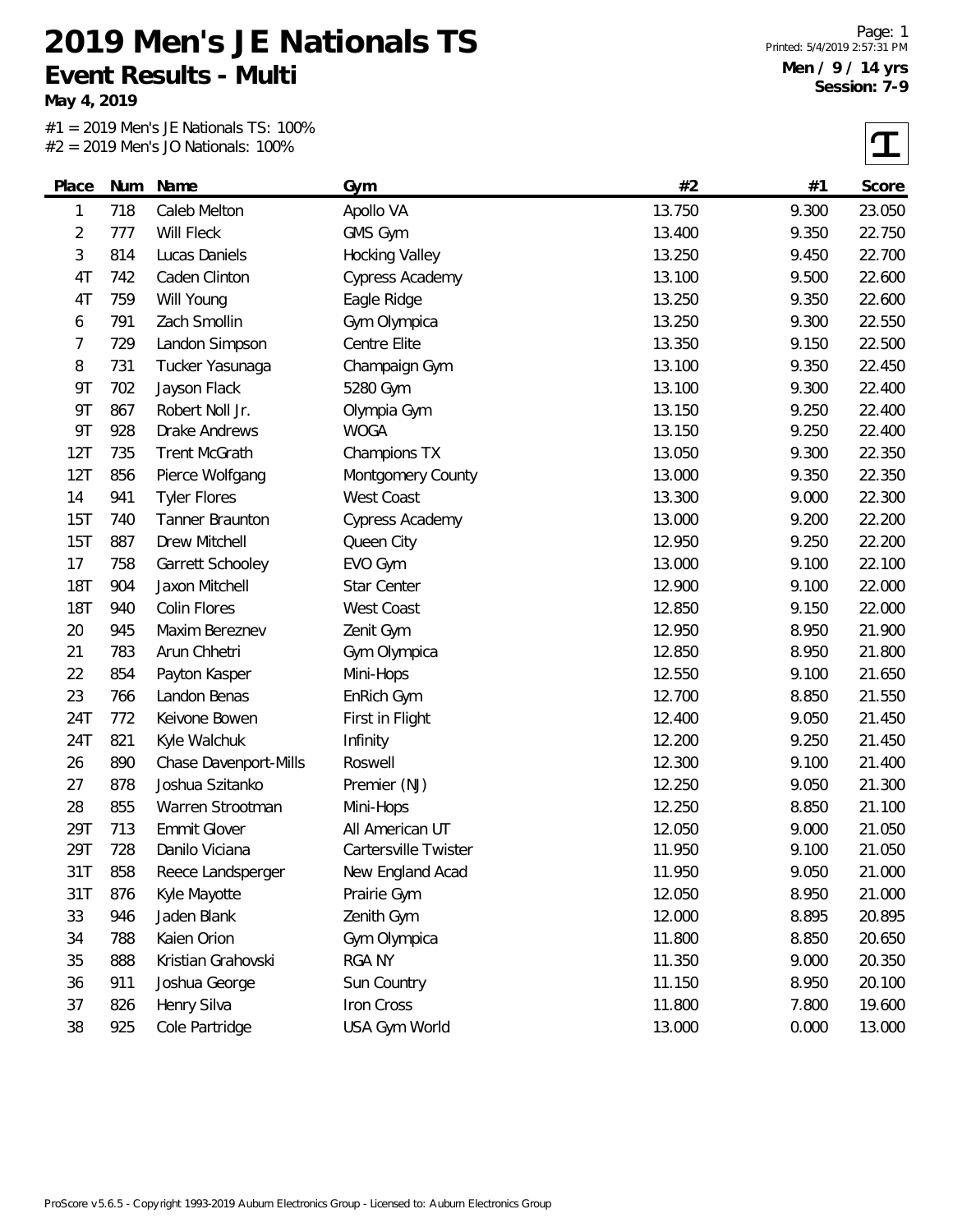**May 4, 2019**

#1 = 2019 Men's JE Nationals TS: 100% #2 = 2019 Men's JO Nationals: 100%

न्मन

|            |     |                       |                        |        |       | 1' L'  |
|------------|-----|-----------------------|------------------------|--------|-------|--------|
| Place      |     | Num Name              | Gym                    | #2     | #1    | Score  |
| 1          | 742 | Caden Clinton         | Cypress Academy        | 14.100 | 9.900 | 24.000 |
| 2          | 783 | Arun Chhetri          | Gym Olympica           | 13.000 | 9.900 | 22.900 |
| 3          | 702 | Jayson Flack          | 5280 Gym               | 13.200 | 9.550 | 22.750 |
| 4          | 728 | Danilo Viciana        | Cartersville Twister   | 13.000 | 9.700 | 22.700 |
| 5          | 713 | Emmit Glover          | All American UT        | 13.250 | 9.200 | 22.450 |
| 6          | 940 | Colin Flores          | West Coast             | 13.100 | 9.200 | 22.300 |
| 7          | 777 | Will Fleck            | GMS Gym                | 12.700 | 9.500 | 22.200 |
| 8T         | 928 | Drake Andrews         | <b>WOGA</b>            | 12.850 | 9.300 | 22.150 |
| 8T         | 945 | Maxim Bereznev        | Zenit Gym              | 12.950 | 9.200 | 22.150 |
| 10         | 856 | Pierce Wolfgang       | Montgomery County      | 12.500 | 9.550 | 22.050 |
| 11         | 887 | Drew Mitchell         | Queen City             | 12.650 | 9.350 | 22.000 |
| 12         | 758 | Garrett Schooley      | EVO Gym                | 12.600 | 9.150 | 21.750 |
| 13         | 788 | Kaien Orion           | Gym Olympica           | 13.200 | 8.400 | 21.600 |
| 14         | 941 | <b>Tyler Flores</b>   | West Coast             | 12.800 | 8.750 | 21.550 |
| 15T        | 759 | Will Young            | Eagle Ridge            | 12.300 | 9.150 | 21.450 |
| 15T        | 888 | Kristian Grahovski    | <b>RGA NY</b>          | 12.150 | 9.300 | 21.450 |
| 17         | 791 | Zach Smollin          | Gym Olympica           | 12.500 | 8.900 | 21.400 |
| <b>18T</b> | 729 | Landon Simpson        | Centre Elite           | 12.350 | 9.000 | 21.350 |
| <b>18T</b> | 858 | Reece Landsperger     | New England Acad       | 12.100 | 9.250 | 21.350 |
| 20T        | 731 | Tucker Yasunaga       | Champaign Gym          | 12.250 | 9.050 | 21.300 |
| 20T        | 821 | Kyle Walchuk          | Infinity               | 12.750 | 8.550 | 21.300 |
| 22         | 772 | Keivone Bowen         | First in Flight        | 12.200 | 9.050 | 21.250 |
| 23         | 854 | Payton Kasper         | Mini-Hops              | 12.850 | 8.350 | 21.200 |
| 24         | 766 | Landon Benas          | EnRich Gym             | 12.350 | 8.800 | 21.150 |
| 25         | 867 | Robert Noll Jr.       | Olympia Gym            | 12.600 | 8.500 | 21.100 |
| 26         | 740 | Tanner Braunton       | <b>Cypress Academy</b> | 11.550 | 9.500 | 21.050 |
| 27         | 718 | Caleb Melton          | Apollo VA              | 11.950 | 9.050 | 21.000 |
| 28T        | 855 | Warren Strootman      | Mini-Hops              | 12.050 | 8.600 | 20.650 |
| 28T        | 946 | Jaden Blank           | Zenith Gym             | 12.100 | 8.550 | 20.650 |
| 30         | 876 | Kyle Mayotte          | Prairie Gym            | 12.000 | 8.550 | 20.550 |
| 31         | 890 | Chase Davenport-Mills | Roswell                | 11.900 | 8.600 | 20.500 |
| 32         | 735 | <b>Trent McGrath</b>  | Champions TX           | 12.300 | 8.050 | 20.350 |
| 33         | 826 | Henry Silva           | Iron Cross             | 11.750 | 8.300 | 20.050 |
| 34         | 911 | Joshua George         | Sun Country            | 11.500 | 8.250 | 19.750 |
| 35         | 878 | Joshua Szitanko       | Premier (NJ)           | 11.550 | 8.000 | 19.550 |
| 36         | 814 | Lucas Daniels         | Hocking Valley         | 10.700 | 8.500 | 19.200 |
| 37         | 904 | Jaxon Mitchell        | Star Center            | 10.850 | 6.450 | 17.300 |
| 38         | 925 | Cole Partridge        | USA Gym World          | 13.150 | 0.000 | 13.150 |